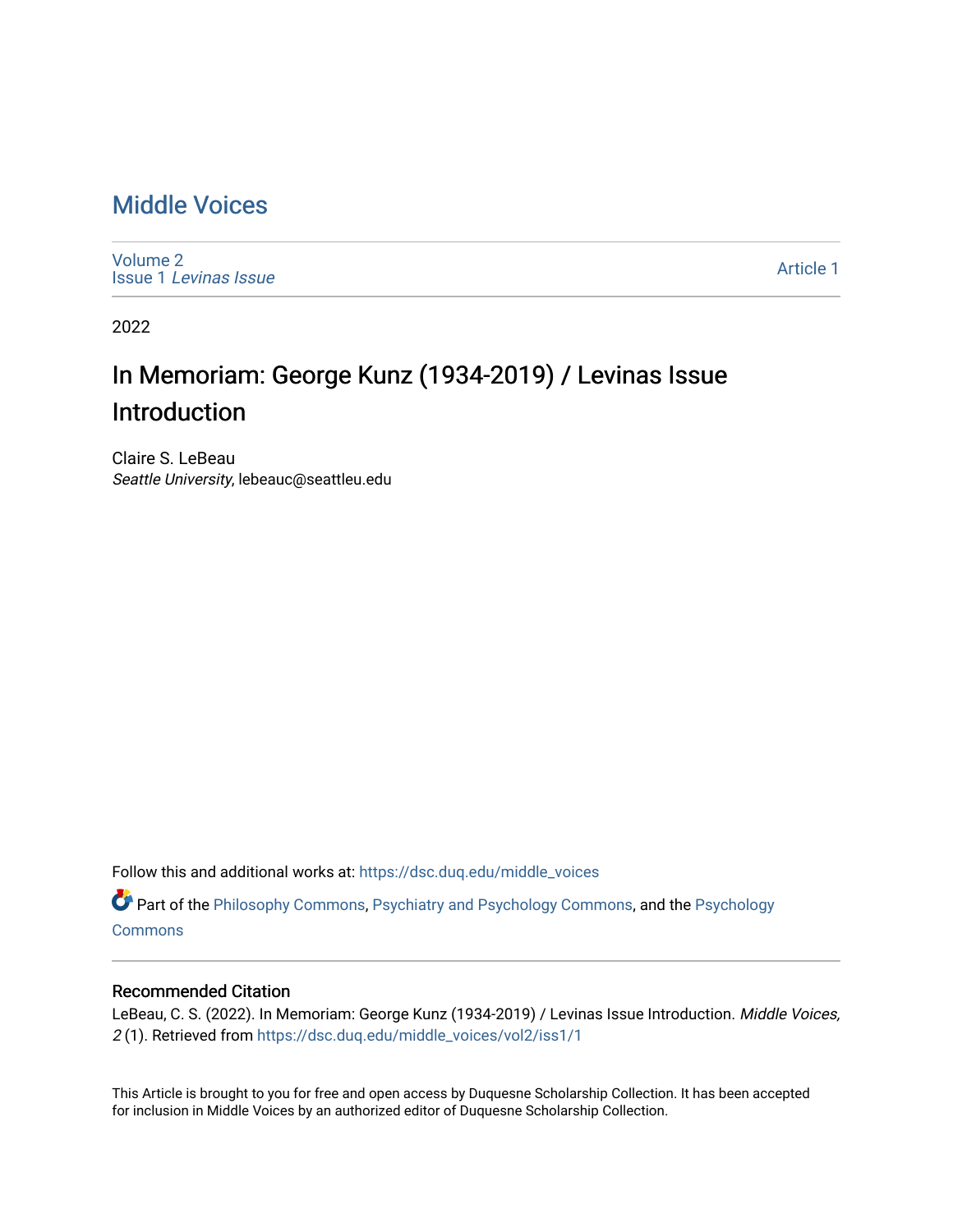

His feet are up on the desk, legs crossed at the ankle, reclining, relaxed, and absorbed as he pours over the beloved text that had become his obses sion from his first encounter with Levinas. This came about in a course at Duquesne University where he was completing his Doctorate in Psychology in the late 1960's. The now considered to be ancient computer and the pic tures of his children on the whiteboard by the window gives an indication of when the photo was taken, the late 1990's, around the same time when he was finishing his book on Levinas. On his computer, the screen saver showed the ironic encapsulation of the spirit of George Kunz, "Get serious". The reason that this reminder was there really speaks to the quiet, radical, and deeply hilarious edge that delighted his family, friends, colleagues, and above all, his students. George had the gift of being simultaneously intensely passionate and earnest about his obsession with Ethics and its *absolutely necessary* Levinasian application to Psychology, while also being kind of a cut up, a non-conformist, always on the verge of making a joke, delighting in all of the silliness and glorious fallibility that human beings express constantly, a skilled practitioner of the art of Gadamerian aesthetic education, serious play. This was George's favorite picture, likely taken by his late colleague and friend, Jan Rowe, who no doubt reveled in this com plete glimpse into the character of her beloved friend. George made sure George Dennis (Denny) Kunz (July 3rd, 1934 to April 28th, 2019) **that I had the original about six months before he died.**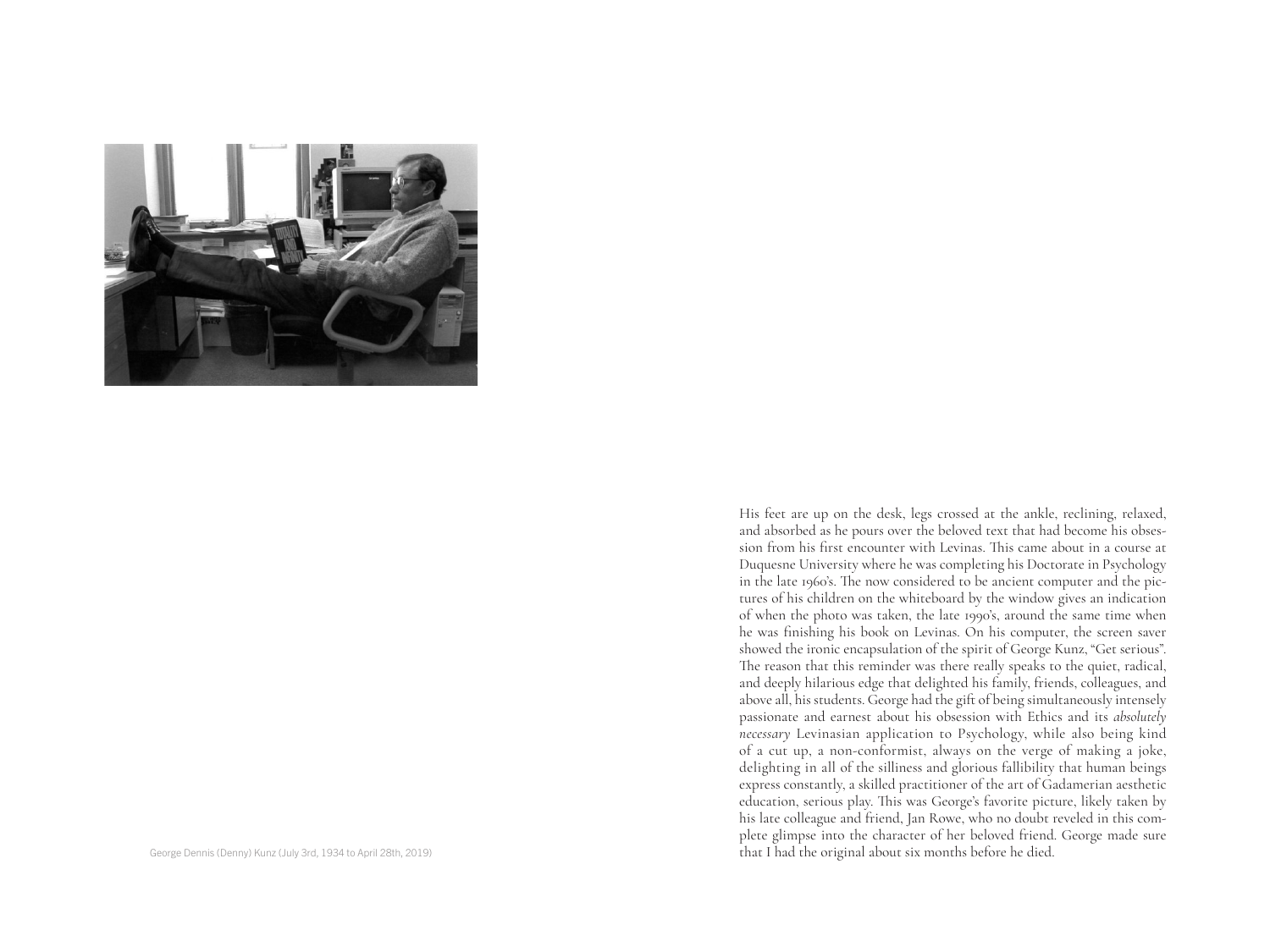For a very brief history of how he came to be in this position of recline and serious play, George recalled that, as early as his undergraduate years as a philosophy and psychology student at Gonzaga University, he had been deeply influenced by Rollo May's Existence (1958) and how his existential- phenomenological insights and descriptions of pathology and therapy had brought Continental Philosophy to American psychologists. After writing to Rollo May, May recommended that he attend Duquesne University to continue his training. In 1971, while he was finishing writing his dissertation for his Ph.D. in Psychology, George began teaching at Seattle University and "almost immediately began planning for a graduate program in existential phenomenological psychology", he wrote in a short history of the MAP program and its graduates which he had been laboring over for years. In 1978 and 1979, after recruiting Steen Halling to come to Seattle University, George and Steen ran an NEH grant funded pilot study to begin the Master of Arts in Psychology (MAP) and officially began teaching the first cohort in the Fall of 1981. From the beginning of his training, George remained unwaveringly and sometimes stridently, faithful to a vision for a deeply humanistic and philosophically rich existential phenomenological focus for psychology. This focus would allow for the emergence of profoundly compassionate communities of healers. George held fast to the vision he and Steen Halling began that centered on the primacy of human experience and the priority of responsibility in the ethical relationship. Over the years, the contagion of George's passion created ripples through some of the deepest friendships and creative partnerships in the MAP program and the philosophical community. His colleagues, Drs. Steen Halling, Lane Gerber, Jan Rowe, James Risser, and Kevin Krycka were among his beloved friends and passionate collaborators and advocates for this vision.

George Kunz was the first person I met when I came to Seattle in February of 1995 as an applicant for the Master of Arts in Psychology program at Seattle University. During our interview, his warmth, deep care, and seemingly boundless energy were contagious. He was a philosopher, not a clinician, he told me, but his whole purpose in life was to bring phenomenology and ethics out of the world of the academy and into life through healing practice; his purpose was to train the healers. Over that hour, we agreed that intellect and "smarts" were only good insofar as they could be used in service to help people and the world. It was all about the application and the practice of philosophy.

During this time between 1995 and 1997 when I graduated from SU, George was finishing the writing of his opus, a work entitled, *The Paradox of Power and Weakness: Levinas and an Alternative Paradigm for Psychology* (1998). This book represented the culmination of the movement of his heart and mind throughout the previous 30 years, the labor of his love and life, not just for the love of wisdom, but infinitely further towards the wisdom of love. The central thesis of this work is that the meaning of life is to be found paradoxically not in striving for oneself but through suffering for the other person's suffering in simplicity, patience, and humility. The paradox that vulnerability or weakness holds a stronger ethical claim than doctrines of ontological dominance and power was more than simply an intellectual claim for George, but a living philosophy and a devotional lifestyle. As he would often say, he was obsessed and haunted with the Other. In 1995, George began the inordinate task of teaching a close exegetical reading of Levinas' *Totality and Infinity* (1961/1969) for a quarter system (10-week) class called Ethics and Phenomenology. The course gathered Levinas' radically decentering themes of the Ethical priority of the Other in and through its application to therapeutic practice. This premise became and remains the bedrock of a treatise on service and the foundation of the Master Program in Psychology at Seattle University.

Always hungry for more conversation and application of Levinas' ideas, in 2003, George began the first Psychology for the Other conference as a small seminar gathering of scholars, therapists, students and researchers to explore topics raised by Levinas towards the application of a Psychology *For* the Other. The emphasis on this word *For* was an important focus for training of Masters level clinicians and our ongoing work as human beings to become radically and endlessly decentered by the unforeseen and unfathomable mystery of the Other. The main emphasis of the seminar was to have a limited number of presentations, enough space for people to be in one room, around one table so that we would all be able to face and talk with each other in depth, often continuing conversations from one year to the next. Each year we would develop a deeper and broader grasp of Levinas' ideas to inspire us to ethical responsibility in our face-to-face meeting with our clients, in political and social action, and our personal lives.

For the first seven years of this annual November seminar, our gatherings remained mostly informal and active as a round-table discussion, speakers sometimes using the lectern, sometimes remaining seated, sometimes reading a paper, other times simply gathering questions and ideas into broader discussion. Always, George was there to offer enthusiastic encouragement, engaging questions and connections, and to serve his homemade limoncello.

In 2010, our gatherings started to shift towards a more formal structure of keynote addresses and conference themed paper topics. But our emphasis on intimacy in dialogue and shared group conversation remained a priority. Rather than break out rooms with many concurrent presentations, each presenter could share their work with the full audience of attendees in order to continue to build on and develop both our ideas and our relationships throughout the weekend. The richness of these discussions allowed for us to deepen our friendships and support for one another in community. Many of these earlier conversations culminated in the Duquesne University Press 2015 publication, *Psychotherapy for the Other: Levinas and the Face-to-Face Relationship*, a collection of 14 essays, edited by Kevin Krycka, George Kunz, and George Sayre, many based on the seminar participant's offerings through the years. In his preface to this book, Cohen wrote of the central premise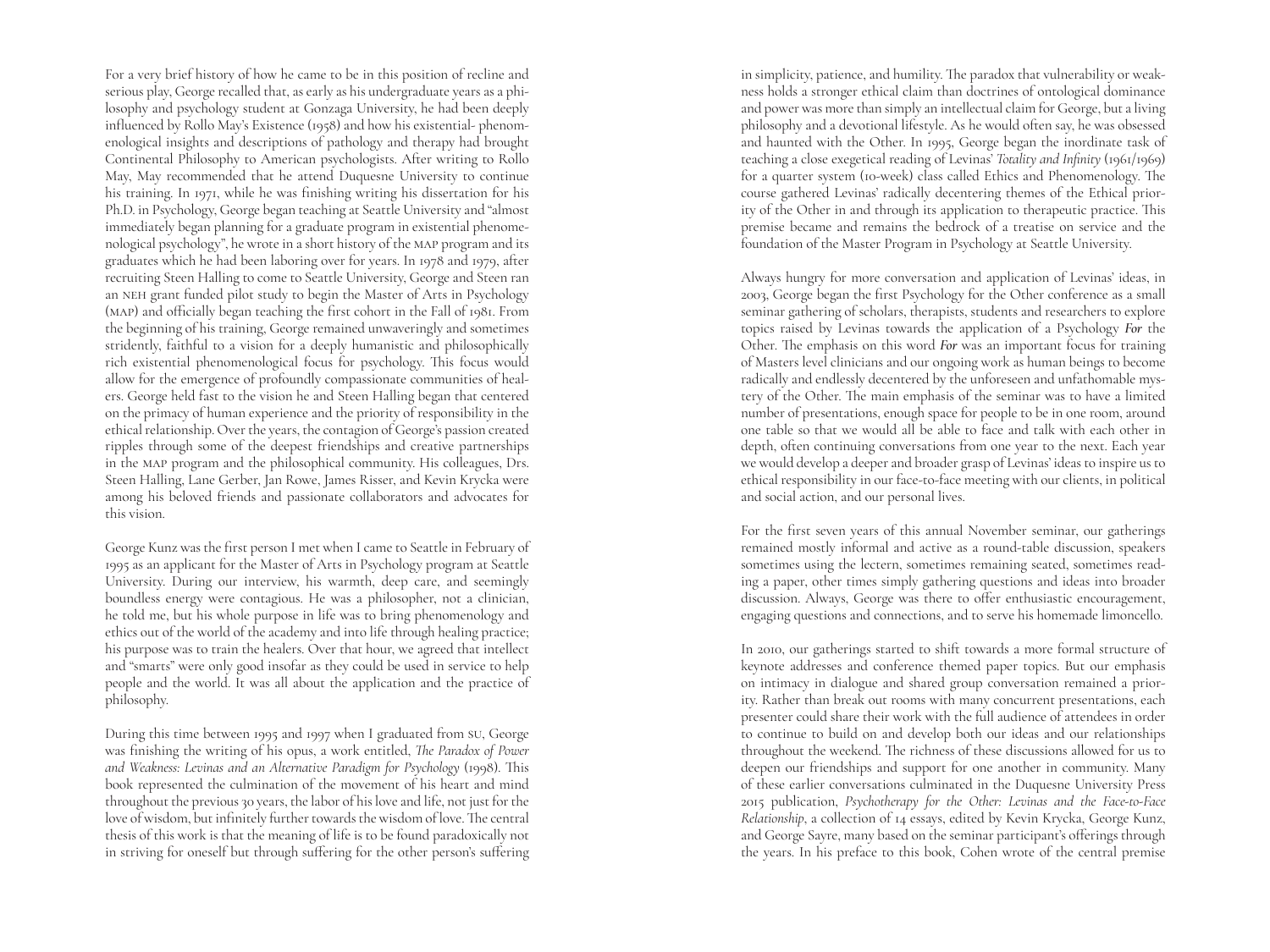of the Seattle School's "nobility of responsibility" that each person is "chosen" to rise to "our utmost humanity" in responsibility for the Other (Krycka, Kunz, & Sayre, 2015, p. XIII -XIV). This Seattle School that was conceived of by Drs. Gerber, Halling and Kunz, is currently entering its 40th year, having graduated over 3,000 students and remains dedicated to preserving both the memory and the continuation of these applications in the "nobility of responsibility".

The focus of the conference on the students as co-authors and co-creators of the modern application of Levinas' thought to Psychology was a profound platform not only in the conference organization itself but also in the sup port from the community of scholars for the student presentations them selves. From 2010 to 2013, we held a student gathering on Friday evenings to watch a documentary, "Toi Qui Me Regardes,": Interview with Emmanuel Levinas, that George had received from Levinas's son Michaël. Many of the constant conference scholars made sure to be present for these events to start the weekend and meet the students. Beginning in 2014, our Friday evening conference kick-off dinner was devoted to presentations of student work, especially reflecting on their first exposure to Levinas's thought and how it related to their beginnings as new therapists in training. Hearing from the students, George often said and I wholeheartedly agreed, was the best part of the conference. For the rest of the weekend, we shared discussions around the conference topics and continued to move into an ever-increasing sense of awe and respect for the breadth and generosity of each other's offerings even when we disagreed vehemently. The last decade of topics and keynote speakers for the Psychology for the Other conference was very rich indeed:

In 2010, the conference theme was Levinas and Therapy, and Paul Marcus, a Seattle psychoanalyst and trainer for the National Psychology Association for Psychoanalysis and Levinas scholar gave our keynote address.

In 2011, the conference theme was Levinas and Buber, and Donna Orange, a leading psychoanalyst of the intersubjective school gave the keynote.

In 2012, the conference theme was Levinas and the Feminine, and Claire Katz was our keynote speaker, giving emphasis to feminist theory and Old-Testament references and Levinas.

In 2013, the conference theme was Levinas and Social Justice: The Face in the Midst of the Global, and Leswin Laubscher delivered the keynote on Witness, Testimony, and Research that Breaks your Heart, describing his work with the Apartheid Archive Project and the ethical focus of how we represent the voices of the dead.

In 2014, the conference theme was Sacred Interruption: The Ongoing Search for the Face in Research, Psychotherapy, and Practice, and Gilbert Garza delivered an address entitled, Standing and Falling: Exploring the

Rupture's Impact on a Phenomenological Psychological Perspective which explored how getting it wrong can also serve as a call to the Other.

In 2015, the conference theme was Peace and Proximity: Creating the Possibilities for Justice for the Other in Research, Psychotherapy, and Practice, and Alphonso Lingis' keynote, Facing Someone, Facing Something, offered a challenge to the idea of an anthropocentric Levinasian ethics and that the experience of someone facing me involves much more than the experience of being addressed and ordered.

In 2016, the conference theme was The Wisdom of Love: The Labor of Love for the Other in Research, Psychotherapy, and Practice, and Brent Dean Robbins explored in The Dignity of the Other: Re-Visioning Humanistic Psychology as a Hermeneutics of Agape Love the topic of Agapeic Love and Humanism through the lens of Ricoeur, Freud, and Levinas.

In 2017, the conference theme was The Movement and Meaning of Apology: Reaching for the Other in Research, Psychotherapy, and Practice, and James Hatley explored in "Are you not then Ashamed?": Liturgies for Living in a Time of Annihilation, the idea of Levinasian apology within a framework of cultural and ecological colonization of indigenous people and land.

In 2018, the conference theme was The Movement and Meaning of Justice: Reaching for the Other in Research, Psychotherapy, and Practice, and Richard Cohen gave our keynote address which he ultimately formed into a publication entitled Judges 19-21: The Disasters of the Community of Virtue on the topic of the endless challenges to prioritizing justice in the biblical story of Gibeah and the modern era. Religions 2020, 11, 531; doi:10.3390/rel11100531

For our  $17<sup>th</sup>$  meeting last March of 2021, the conference theme was *Vulnerability, Humility and Social Action: The Paradox of Power in the Clinic and the Streets*, and we met virtually over Zoom due to the pandemic, and Scott Davidson offered a powerful keynote entitled *The Truth of Testimony: Testimony as Act and Narrative* addressing the power of tes timony as we worked to integrate the prior year's conference themes of love, apology, and justice. This was the first time we did not meet in person or have the joy of George's ecstatic presence with us. Yet, true to the paradox, we acutely felt George's absence while also experiencing his undeniable presence in the movement and the mission of our gath ering. Over the years and particularly for this last meeting, our shared tethering with Duquesne students and scholars showed once again the extent of our shared connections and the marriage of human science purpose, especially exemplified in the voices offered here in this *Middle Voices Special Edition* .